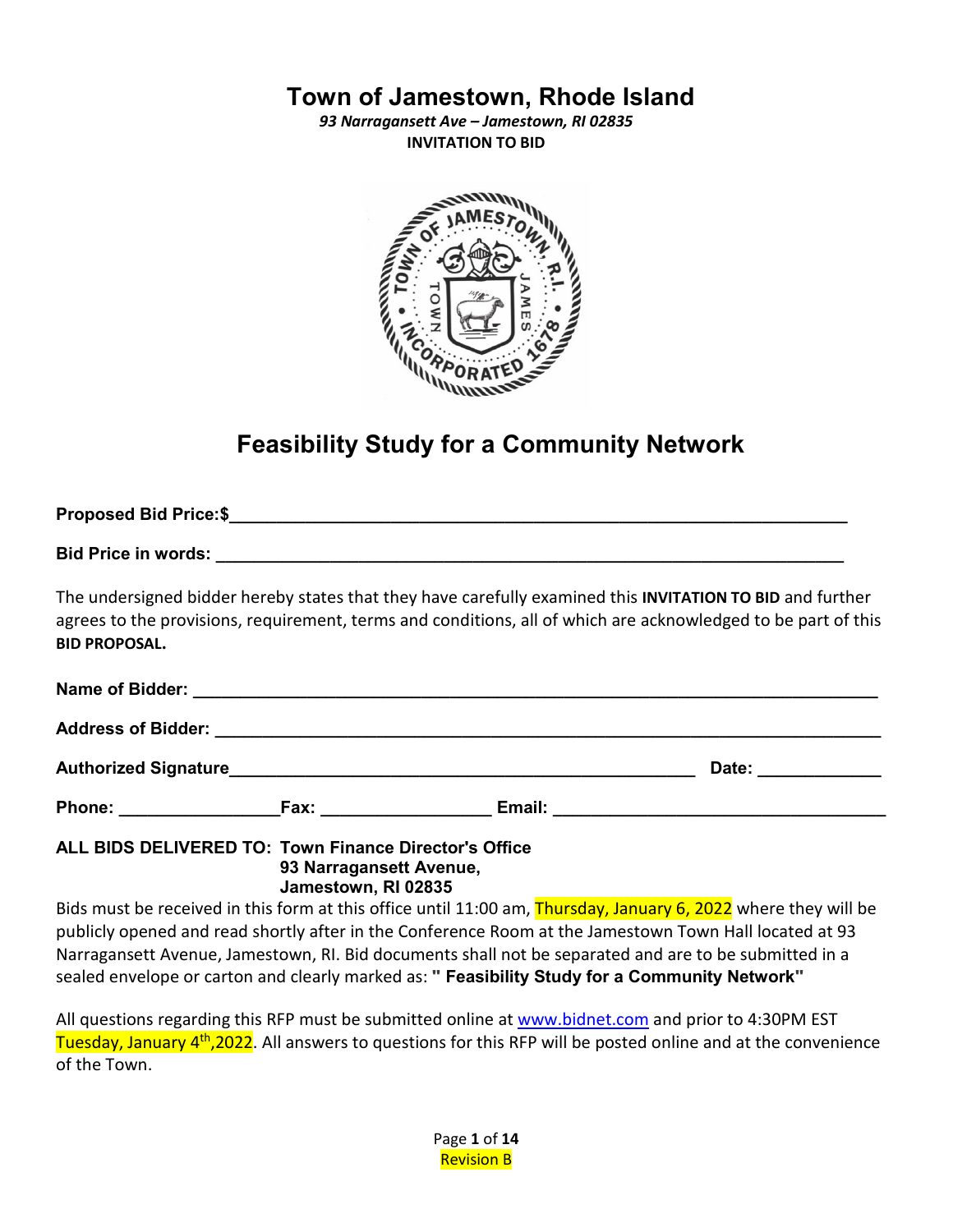#### **1. Overview**

The Town of Jamestown believes that a robust broadband infrastructure is critical to the livelihood and enjoyment of its citizens and to future growth of Town commerce. Along with many residents and businesses of Jamestown, the Town has concluded that the Town's broadband communications needs are inadequately served by existing providers. The Town wants to explore options for a community directed Town-wide network. This Request for Proposal (RFP) solicits bids for a Feasibility Study, which will make recommendations to the Town relating to the viability of a Town-owned broadband network and other considerations that include:

- Level of community support and estimated subscription rate
- Funding options for construction and operation
- Long term financial plan that ensures continuity and growth
- Physical network proposal and technical options
- Estimated costs of design plan and options
- Competition from other providers and technologies

The Town desires to start this study as soon as possible and for the study to be completed no later than June 30, 2022.

The Town is soliciting responses from qualified network consulting firms that have extensive experience working together with towns and cities on strategic network planning, financial analysis and community relations. The selected firm will be expected to interact with Town officials and interested residents while preparing its report and to provide detailed information specific to Jamestown as described in the Scope of Work (Appendix A.)

This RFP provides information and requirements for responses from interested firms (Respondents), as well as information and requirements for interviews, to which multiple qualifying Respondents may be invited.

#### **2. Evaluation Process and Criteria**

All Respondents shall submit their bid response using Appendix B (Submittal Requirements) as a template.

Responses will be evaluated on the degree to which they help the Town meet the specific requirements of this RFP. The Town will review and analyze each response, which must contain:

- Scope of services Comprehensive descriptions of proposed services
- Expertise Demonstrated competency for all required services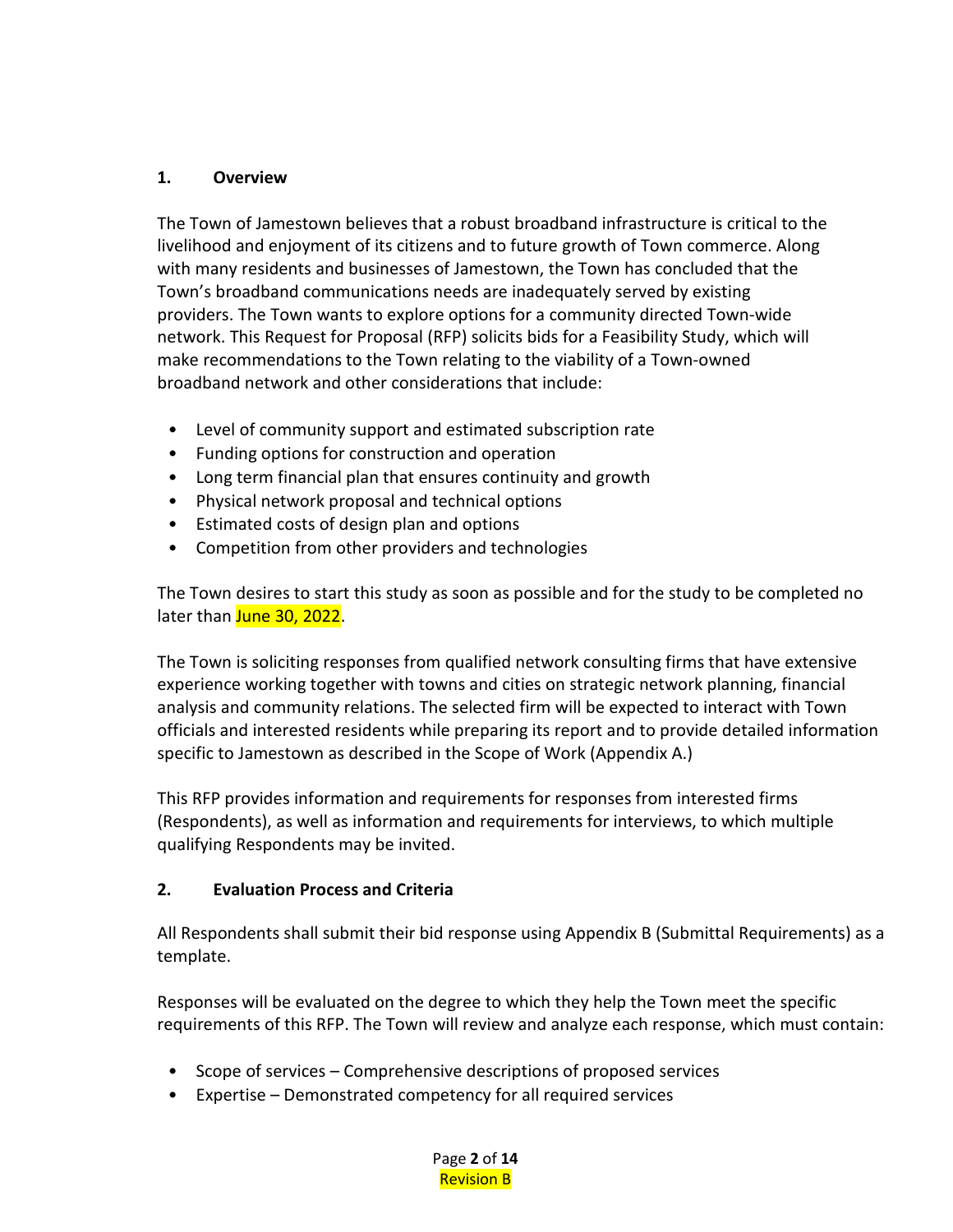- Timeliness Ability to begin work with the Town promptly and along with a reasonable schedule to complete deliverables
- Price The cost of requested services and if needed, prices for optional tasks and deliverables

Proposals will be evaluated on the assumption that the RFP response offers the Respondent's most favorable terms to the Town. The Town expressly reserves the right to negotiate with any Respondent, using the Respondent's RFP response as a basis for obtaining a best and final offer prior to award. Award may not be based on the lowest bid, but on the Town's sole opinion of which proposal best meets all RFP requirements.

For this solicitation, the Town is declaring that time is of the essence. By submitting a response, the Respondent agrees to negotiate in good faith with the Town to complete and finalize a contract in a manner consistent with the Project's proposed milestone dates as defined in this RFP.

#### **2.1 Evaluation Criteria**

The following criteria will be used by the Town's evaluation committee review of each Respondent's proposals:

- Experience with identical or similar projects
- Expertise in identifying and defining requirements for a Town-owned network
- Ability to comply with the proposed project schedule
- Qualifications of Respondent's personnel proposed for this project
- Respondent's project management, resources and financial standing
- Proposed prices for services

## **2.2 Liability for Costs Incurred for Proposal Preparation**

The Town is not, and shall not be, liable or responsible for any costs or expenses incurred by a Respondent firm for the investigation, preparation, submission and production of a proposal, for expenses for any retained consultants or for any work performed by the Respondent's firm prior to an award. All proposal costs and expenses are the sole responsibility of each Respondent.

#### **2.3 Right of Evaluation and Selection**

Upon completion of the Town's evaluation and review of all responses, the Town may choose to select a short list of Respondents to interview prior to the start of any

> Page **3** of **14** Revision B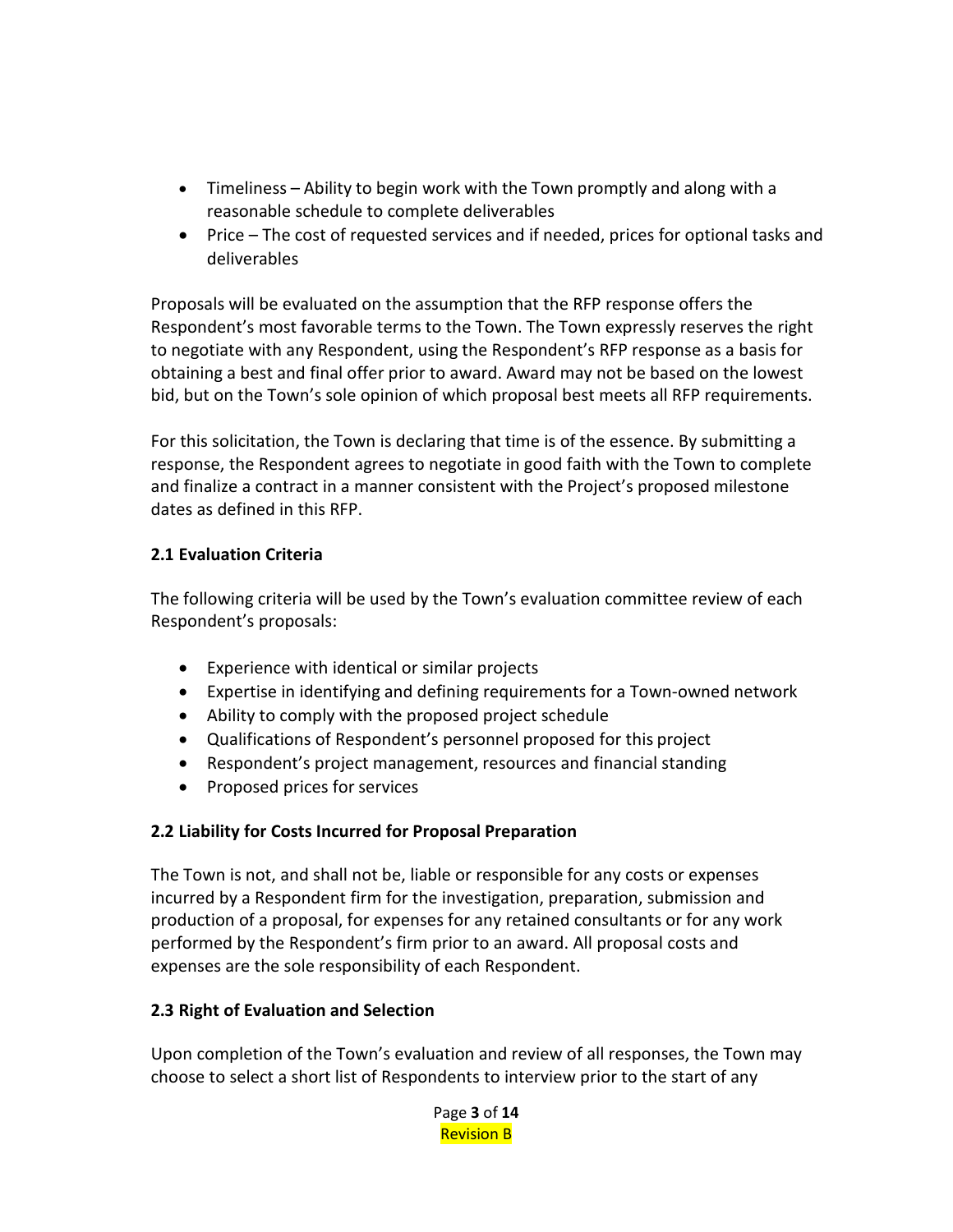negotiations. If interviews are deemed unnecessary, the Town may select one or more of the highest-ranking Respondents to begin contract negotiations. If the Town cannot negotiate a contract successfully with the initial selected Respondent, the next highestranking Respondent will be contacted to begin contract negotiations.

The Town expressly reserves the right to:

- Conduct discussions with any or all Respondents regarding any content in their proposal
- Waive or decline to waive, any defect or non-compliant response in any proposal
- Cancel or amend this RFP or issue additional requests for proposals
- Request and receive presentations about proposals if the Town believes additional information is needed to support the selection of a Respondent
- Select one or more Respondent's proposals based solely on the Town's analysis and evaluation of all proposals
- Not select any proposal

The Respondent acknowledges, understands and agrees to be bound by the requirements set forth in this RFP and further agrees that it is compliant with all requirements. The Respondent additionally agrees that the Town shall not be liable, under any circumstances, for disclosure of any materials submitted by the Respondent for or in support of their pursuit of obtaining a contract for services as required under this RFP.

It is the policy of the Town that contracts are awarded only to responsive and responsible Respondents. To qualify as responsive, the Respondent must provide thorough and complete responses as required by this RFP. To qualify as responsible, the Respondent must prove it has all necessary experience, resources, organization, staffing and facilities as required by this RFP.

Any proposal determined to be non-responsive, including instructions governing the submission of proposals, will be disqualified without evaluation unless the Town determines that the noncompliance is in its best interest to request corrective action or to waive.

Unless otherwise specified in this RFP, all communications, responses, and documentation must be in English and all costs or figures be in U.S. currency.

Respondents are prohibited from communicating directly with any elected Town official, Town employee or Town contractor except as specified within this RFP and individually identified to Respondents during the proposal development, submittal and review processes.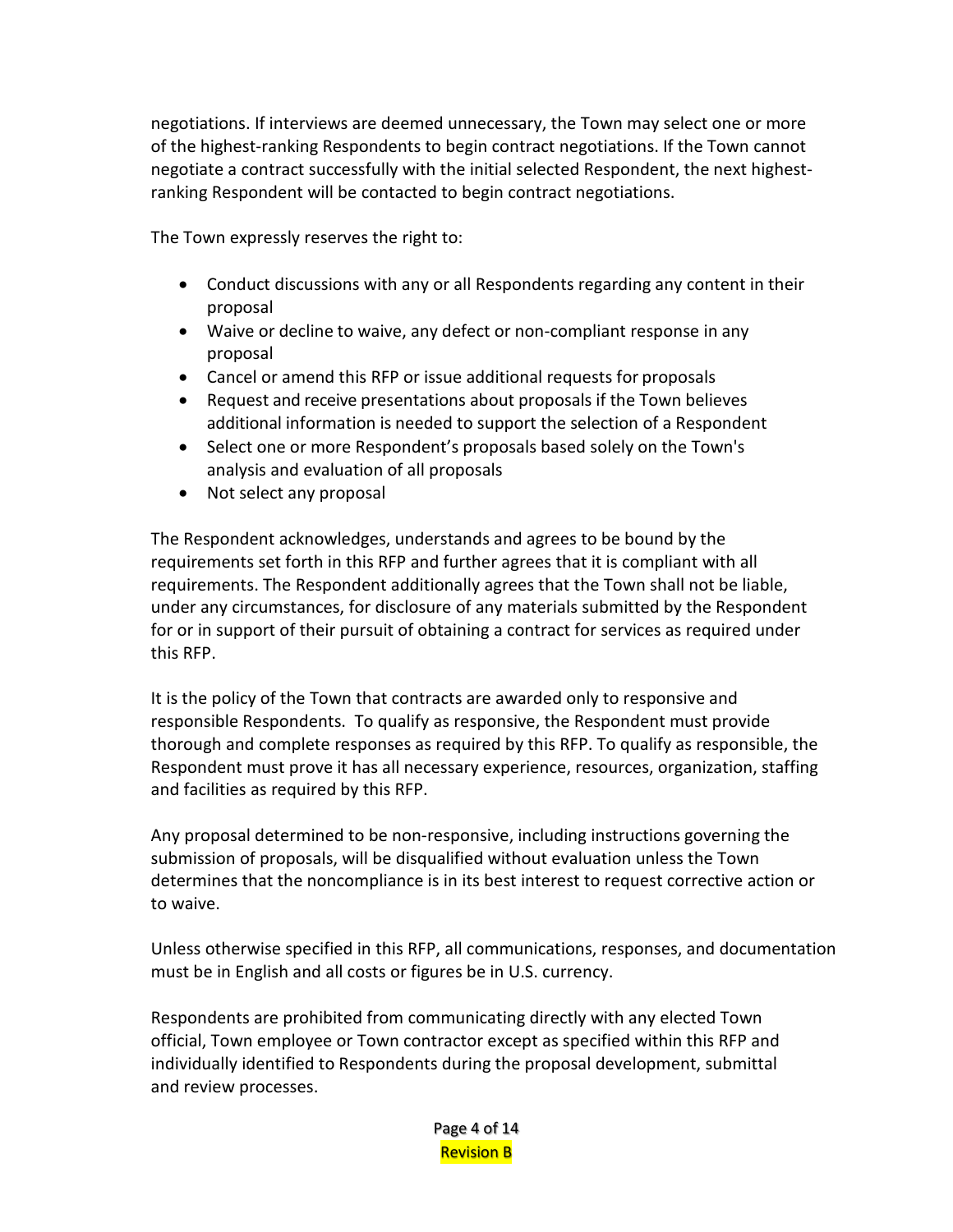A Respondent may withdraw its proposal prior to the RFP response deadline. Proposals received after the deadline will not be considered. Proposals will be opened and initially documented on or after the response deadline. Proposal reviews will begin at the convenience of the Town. All proposals received by the Town become the property of the Town on the date and time of this RFP deadline. All proposals that are the property of the Town may be released to the public in whole or in part as required under applicable laws, including the requirements of granting authorities, Freedom of Information Act and Rhode Island General Laws. Pricing and all other information that is an integral part of a proposal is not to be considered as or is to be marked confidential.

The proposal constitutes an offer by the Respondent to do business with the Town under the terms, conditions and pricing offered by the Respondent, and all proposal terms offered shall be irrevocable for ninety (90) days after the RFP response deadline.

The Town, at its sole discretion, may incorporate any portion of a Respondent's proposal, including all answers or other information provided by the Respondent during presentations or negotiations contained within that proposal into an agreement between the Respondent and the Town.

Any information provided to the Town prior to the date of issuance of this RFP, either verbally or in writing, shall not be binding upon the Town in any manner.

The Town reserves the right to use all concepts and any other information contained in any proposal to obtain the most beneficial and effective means to achieving the Town's goals and objectives for this project. Selection or rejection of any proposal shall not affect this right. At the Town's discretion, an award may be made to one or more Respondents that demonstrate the ability to deliver all or portions of this project's requirements in a timely and cost-effective manner.

On submission of their proposal, the Respondent attests to have read, understood and agreed to all requirements, terms and conditions of this RFP, including all attachments, exhibits, appendices and published addendum prior to this RFP response deadline.

Respondents must identify any conflict of interest that may arise from providing services to the Town. In addition, the Town reserves the right to:

- Disqualify a Respondent or reject any proposal at any time if a real or perceived legal or policy conflict of interest is presented;
- Require the Respondent to take any action or supply information necessary to remove any conflict; or
- Terminate any contract arising from this solicitation if any such relationship is

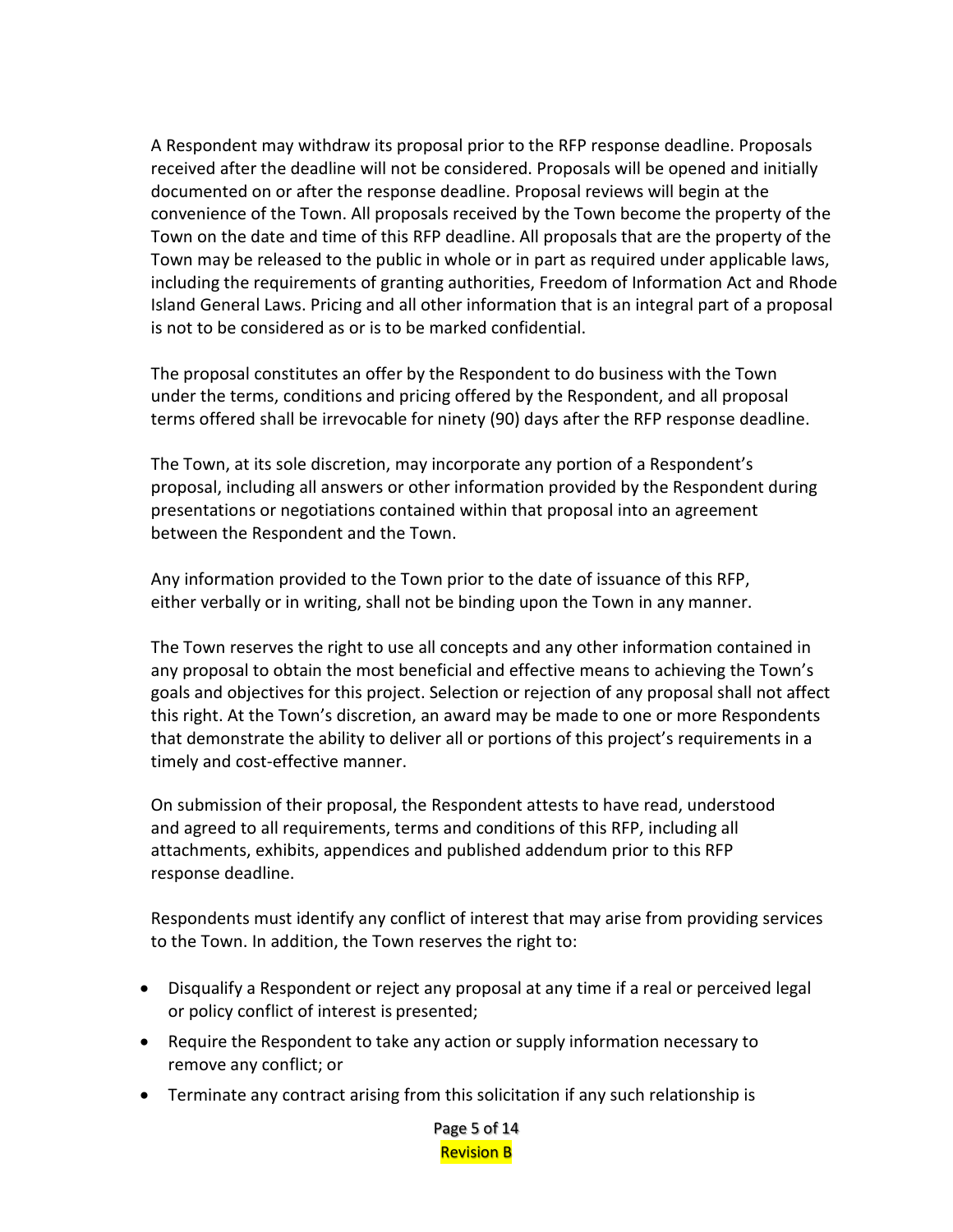found to constitute or have potential to create a real or perceived conflict of interest that cannot be resolved to the Town's satisfaction

## **2.4 Response Requirements**

A response will not be deemed received in full until the Town has received six (6) bound hard copies and one (1) electronic copy of a response. Hard copies shall be sent by regular mail, hand delivered or sent via commercial courier to the Town of Jamestown, 93 Narragansett Avenue, Jamestown, RI 02835. Faxed or telephone proposals will not be accepted. Additionally, an electronic copy of the response must be provided on a USB drive that is enclosed with the required hard copies. Respondents assume all risks for their selected method of delivery.

## **2.5 Questions Regarding RFP**

All questions regarding this RFP must be submitted online at [www.bidnet.com](http://www.bidnet.com/) and prior to 4:30PM EST Thursday, January 6, 2022. All answers to questions for this RFP will be posted online at this site. Answers to questions will be at the convenience of the Town.

## **2.6 Availability of Proposals**

Any information that the Respondent requires to be restricted under a non-disclosure agreement cannot be included in their proposal.

## **2.7 Timeline and Due Dates**

Project Timeline – *all dates are subject to change at the Town's discretion.*

- $\bullet$  11/5/2021 RFP Released
- 12/3/2021 RFP Addendum Released
- $\bullet$  11/5/2021-1/4/2022 Online RFP questions and answers
- $\bullet$  1/6/2022– RFP Due 11:00AM EST
- $\bullet$  1/7/2022 Begin Town reviews of responses
- $2/7/2022$  Estimated start of Finalist interviews
- 2/28/2022 Estimated Respondent Selection
- 3/2/2022 Estimated start of contract negotiations
- 6/30/2022 Proposed Due Date of Final Report

It is anticipated that this project will be completed within five months of award. The final report is proposed to be completed by  $6/30/2022$ . A proposed schedule for this project is required as part of the response and will be a component of the criteria for award of the contract.

> Page 6 of 14 Revision B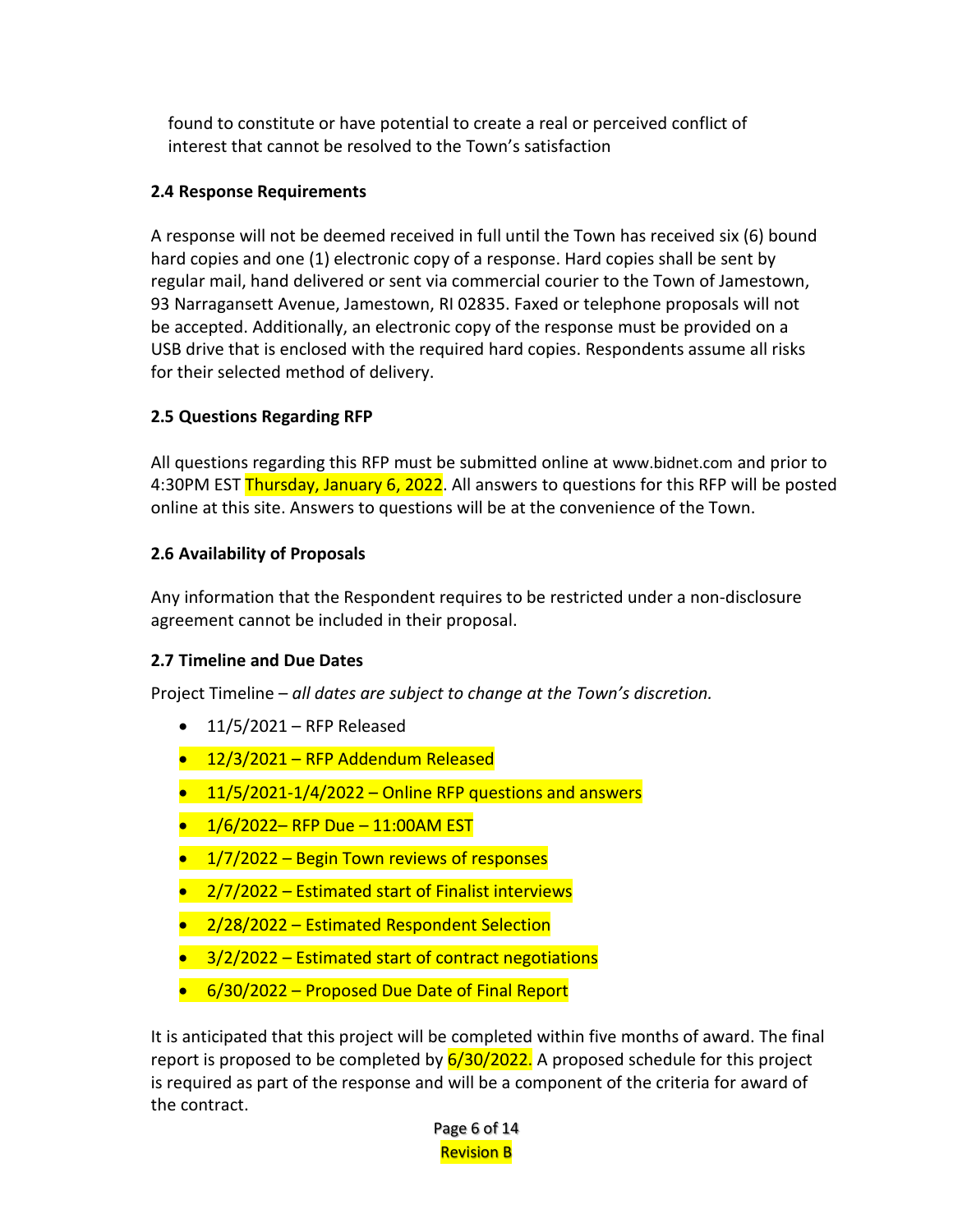#### **3. Background and Project Scope**

The Town of Jamestown occupies Conanicut Island in Narragansett Bay. It is approximately 8.7 miles long in its entirety and varies from 1 to 1.6 miles in width, with an area of 9.44 sq. miles.

The year-round population reported in the 2010 census was 5,600 and the 2020 census is anticipated to report a population of more than 6,000.

Over the past two decades, Jamestown has experienced an assimilation into the suburban spread moving from Providence southward and along the Rhode Island coastline. Construction of new and improved roads has made Jamestown a more desirable place to live for those employed elsewhere in the State. Subdivisions and in-fill housing development have further changed Jamestown into a more suburban town, although the Town still has many rural and village characteristics.

The primary broadband service provider in Jamestown is Cox Communications, which currently offers DOCSIS 3.0/3.1 in most areas of the Town. Verizon offers DSL service and has publicly stated that it has no plan to bring FIOS service to Jamestown.

For the southern portion of the island, Verizon, AT&T and T-Mobile are currently macro site tenants on Town-owned property and collectively provide 3G/4G/5G cellular services.

OSHEAN (Ocean State Higher Education and Economic Development and Administrative Network) provides broadband transport services and internet access to both the Town and School district at Jamestown Town Hall and Melrose Avenue school, respectively. The Town Library is also connected to OSHEAN's network, but through another OSHEAN Internet reseller and provider, OLIS (Ocean State Library & Information Services).

The OSHEAN Beacon 2.0 48 strand fiber backbone traverses all of Jamestown and employs laterals to provide fiber services. For the Town of Jamestown, OSHEAN's fiber runs east and west, and leads off the island in two locations. OSHEAN directly peers to the global educational network, Internet2.

The role of OSHEAN as an infrastructure resource and potential partner for the Town's municipal network should be evaluated as a component of this study.

#### **3.1 Project Scope**

Residents and businesses of Jamestown have long considered that their needs for a robust, modern communications infrastructure have not been adequately addressed by the Town's broadband and cellular providers noted in Section 3.

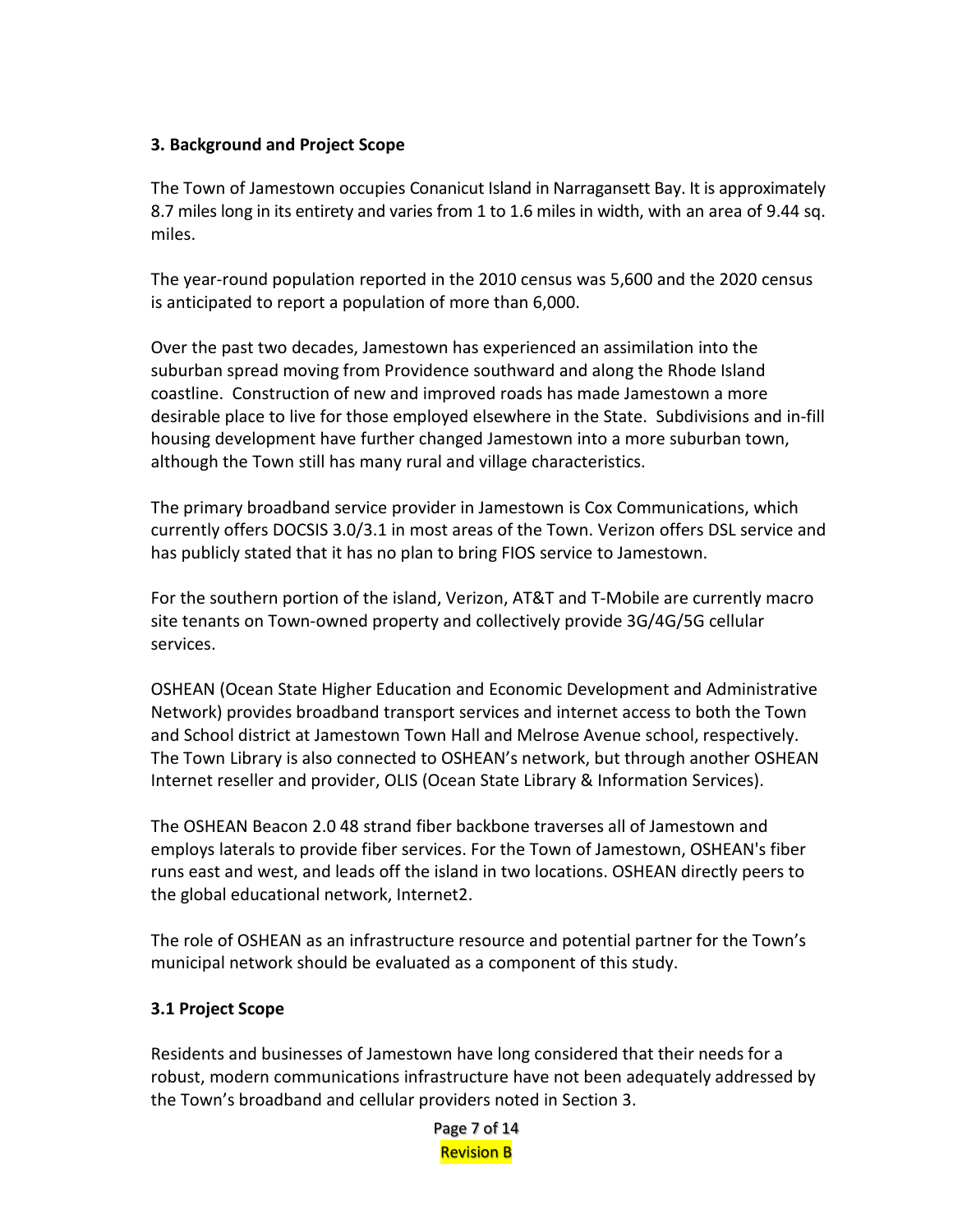To date, the Town is not aware of any plans by these companies to deploy new network technology island-wide that would simultaneously and equitably provide and offer new tiers of high-performance Internet services for all Town residents, businesses and visitors.

Jamestown requires substantially better Internet services to enable residents to work at home and for businesses to improve their access to all forms of Internet services through new island-wide communications paths. Visitor's expectations are to have equal or higher quality of service that they enjoy in their home communities.

The Town recognizes that there are significant economic considerations that make it unlikely that any major incumbent provider or new service providers will adequately address the Town's existing and future communications requirements and needs through new construction or major island-wide upgrades to their networks.

The Town of Jamestown has decided to commission this study to evaluate the feasibility of creating an island-wide network, specifically designed and to be operated to provide network-based services to all Town's residents, businesses and visitors.

We are aware that many municipalities have considered and used the feasibility study process to determine if creating a community-based network is a viable option to solve the need to invest for the future. We have chosen this process because we also believe it is the most viable approach for Jamestown to determine if its residents and businesses fully support the creation of an on-island community network.

This RFP solicits proposals from experienced network planning organizations and others that have helped towns of similar size and characteristics to Jamestown. We will require that the selected Respondent work closely with the Town, Town government and other interested parties to gain an accurate understanding of this community's needs, expectations and concerns. We further require that the selected Respondent will propose a network design or alternate designs with estimated construction costs, offer one or more funding strategies and develop a multi-year financial model.

A more detailed scope of required services is found in Appendix A of this document.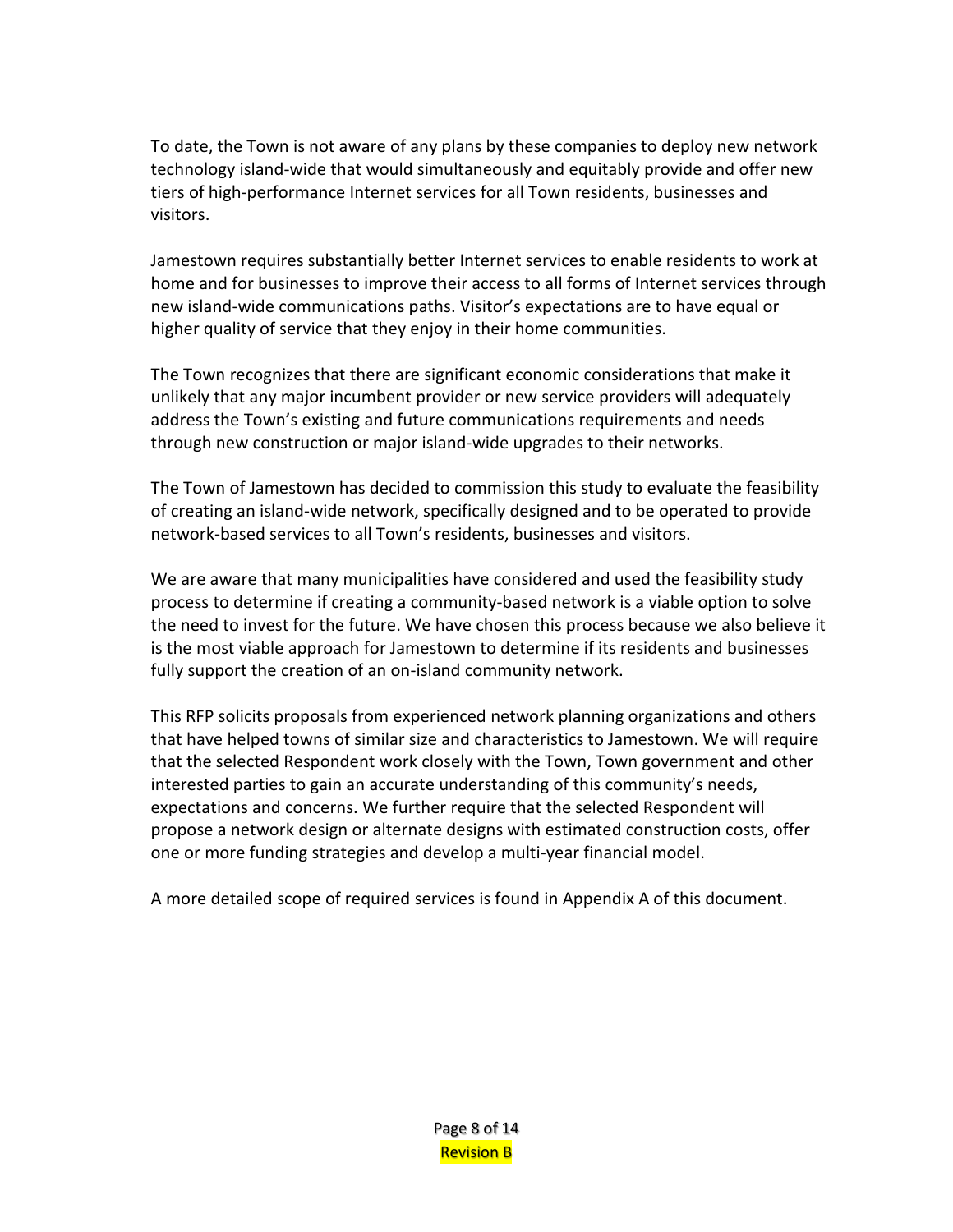## **Appendix A: Scope of Work**

- **1)** Assessment of community needs and interest:
	- a) Assess residential needs with regards to services, cost expectations and estimated subscription rate. This should include an evaluation of the entire Town's interest in telephone services that could be offered for both residential and business use.
	- b) Assess business needs with regards to services required and desired, cost expectations and estimated subscription rate. Consider both small and medium storefront businesses and at home businesses.
	- c) Assess how an island-wide network could fulfill unidentified opportunities due to the absence of adequate cellular service in multiple geographic locations on the island
	- d) Compare a needs assessment with current services and identify and characterize shortfalls
	- e) Discuss how your proposal will determine needs of the Town's non-resident property owners and summer visitors and estimate any additional requirements to assess these needs
	- f) Explain how these assessments be performed and the plan to engage the entire community in the process. Detail any past or current experiences with community volunteers and advocacygroups.
- **2)** Assessment of Jamestown's requirements compared to communities engaged in similar projects:
	- a) Provide information on municipalities that have built community networks. Providedata for municipalities with a measurable percentage of non-resident property owners and a seasonal population.
	- b) Municipalities that have started a community-wide project, but opted out orfailed during planning, deployment or operation
	- c) Discuss the importance of municipal wiring infrastructure and/or maintenance facilities, since Jamestown does not have a municipal light and power company. Provide examples and discuss how municipalities have built and operated networks without municipal-owned utilities.
	- d) Discuss the potential of collaboration with the Town's electrical power provider National Grid through any planned or future SmartGrid deployment.
	- e) Discuss any advantages and disadvantages of including neighboring communities to achieve scale for deployment. Provide examplesof similar collaborations.
- **3)** Assessment of competitive and other challenges:
	- a) Discuss the expected reactions from incumbents and opinions of what objections will be raised and if blocking issues are likely to be presented
	- b) Discuss possible alternative responses from incumbents, such as Fixed

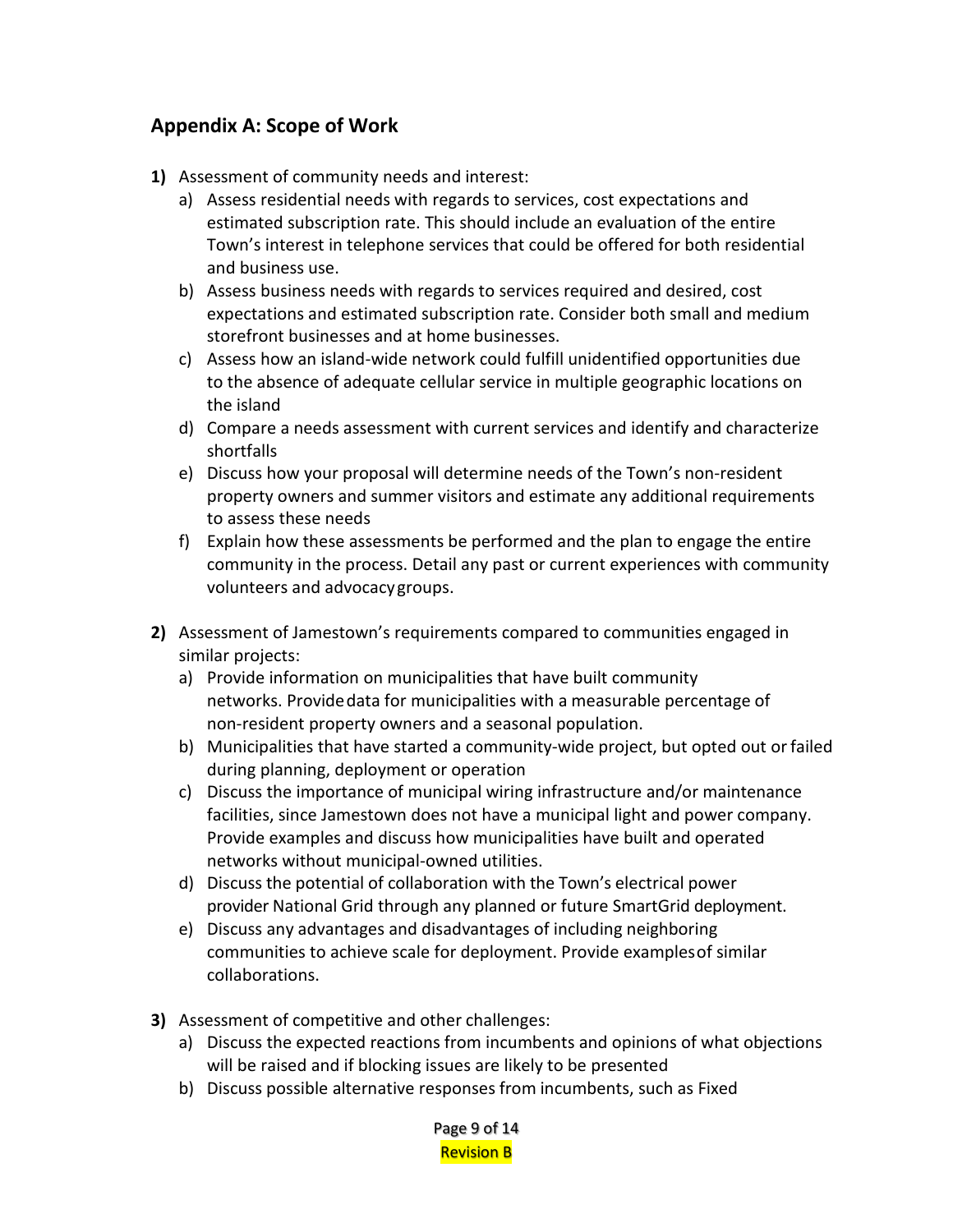Wireless and how this type of response could be evaluated against that of a community-wide network deployment

- c) Note any environmental, economic, legal challenges that may be specific to Jamestown and Rhode Island
- **4)** Provide recommendations for a distribution network topology and underlying technology components:
	- a) Propose one or more network designs for Jamestown that show a fiber backbone,neighborhood distribution plans and other supporting infrastructure
	- b) Discuss the advantages and disadvantages of deployment strategies such as Fiber to the Premises (FttP), fixed wireless and alternative technologies that should be considered
	- c) Discuss the advantages and disadvantages of a mixed deployment strategy for neighborhoods with limited distribution characteristics, e.g., all underground utilities
	- d) Discuss technology choices in terms of operational costs, flexibility to support tiered services and future viability. These should include Active Ethernet optical networks, GPON/NG-PON optical networks, 5G macro/small cell wireless and fixed wireless (mmWave mesh and/or CBRS).
	- e) Discuss any special considerations for providing services to Jamestown's summer population and visitors
	- f) Discuss the OSHEAN backbone and if it has advantages over potential backbone/backhaul offers by incumbent providers
	- g) Discuss how the proposed network can evolve to increase capacity and incorporate future Internet services and network-based technologies, e.g., driverless vehicles
	- h) Discuss how the proposed network addresses likely needs and performance shortfalls of incumbent's existing networks and potential for continued hybrid infrastructure deployment, e.g., small cells
- **5)** Network construction:
	- a) For the proposed network design(s), estimate the cost of construction for:
		- i) Network backbone
		- ii) Neighborhood laterals
		- iii) Residences and businesses
		- iv) Routing, switching and endpoint access technologies
		- v) Network huts or other support structures on Town-owned or controlled parcels
	- b) Estimate cost differences for aerial, underground, microtrenched or other installationmethods
	- c) Estimate benefits/disadvantages of build-once versus construction on subscription
	- d) Discuss possible strategies to lower initial construction costs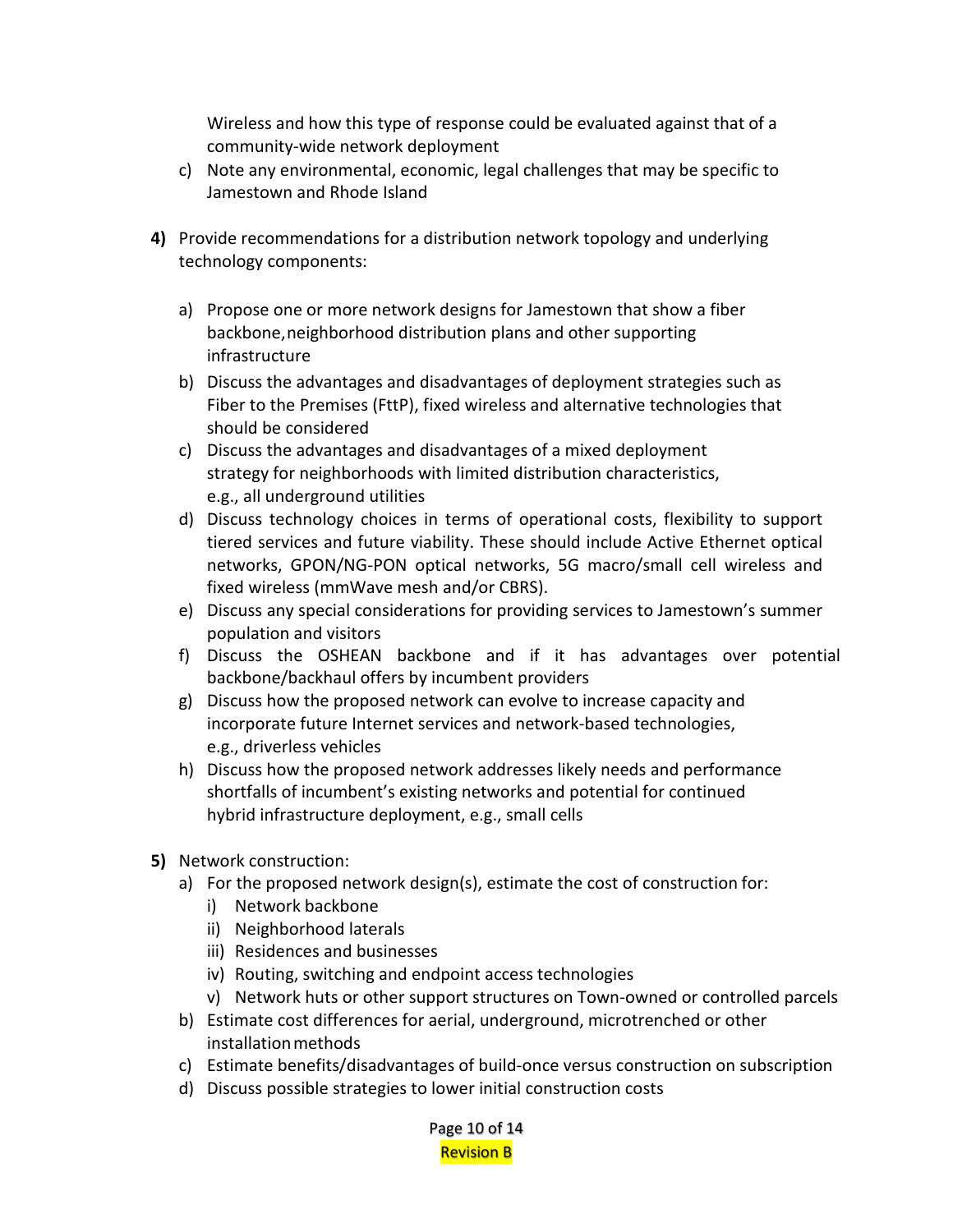- e) The Town currently owns ~190 parcels throughout the island of which ~140 parcels have no easements and could be made available to support this project. Indicate how these parcels could be of use for construction, operations and maintenance.
- **6)** Recommendations for funding of network construction and early operation:
	- a) Discuss various options for public, public/private partnership and fully private funding with terms for future Town ownership
	- b) Discuss project bonding strategies
	- c) Discuss consequences of a pure finance arrangement versus a financing andoperations partnership
	- d) Discuss any funding methods that could be considered, such as property assessment, RI/Federal economic development under Broadband funding programs or other means of long-term funding
	- e) Potential revenue from dark fiber leasing
- **7)** Network operator recommendations:
	- a) Existing ISPs, including incumbents, Town run or other private network operator(s), including discussion of important licensing, contractual and other terms, e.g., length of contract
	- b) If voice and video services are found to required, discuss how those services would be provided and managed by network operators in a) above
	- c) Discuss strategies for the community to maintain local control of the entire network and to enable long-term responsiveness to change in needs
- **8)** Provide a pro forma analysis and show all assumptions for the first 10 years of operation of the most viable design and operations approach. Note that RI laws regarding prevailing wages must be included for all cost modeling.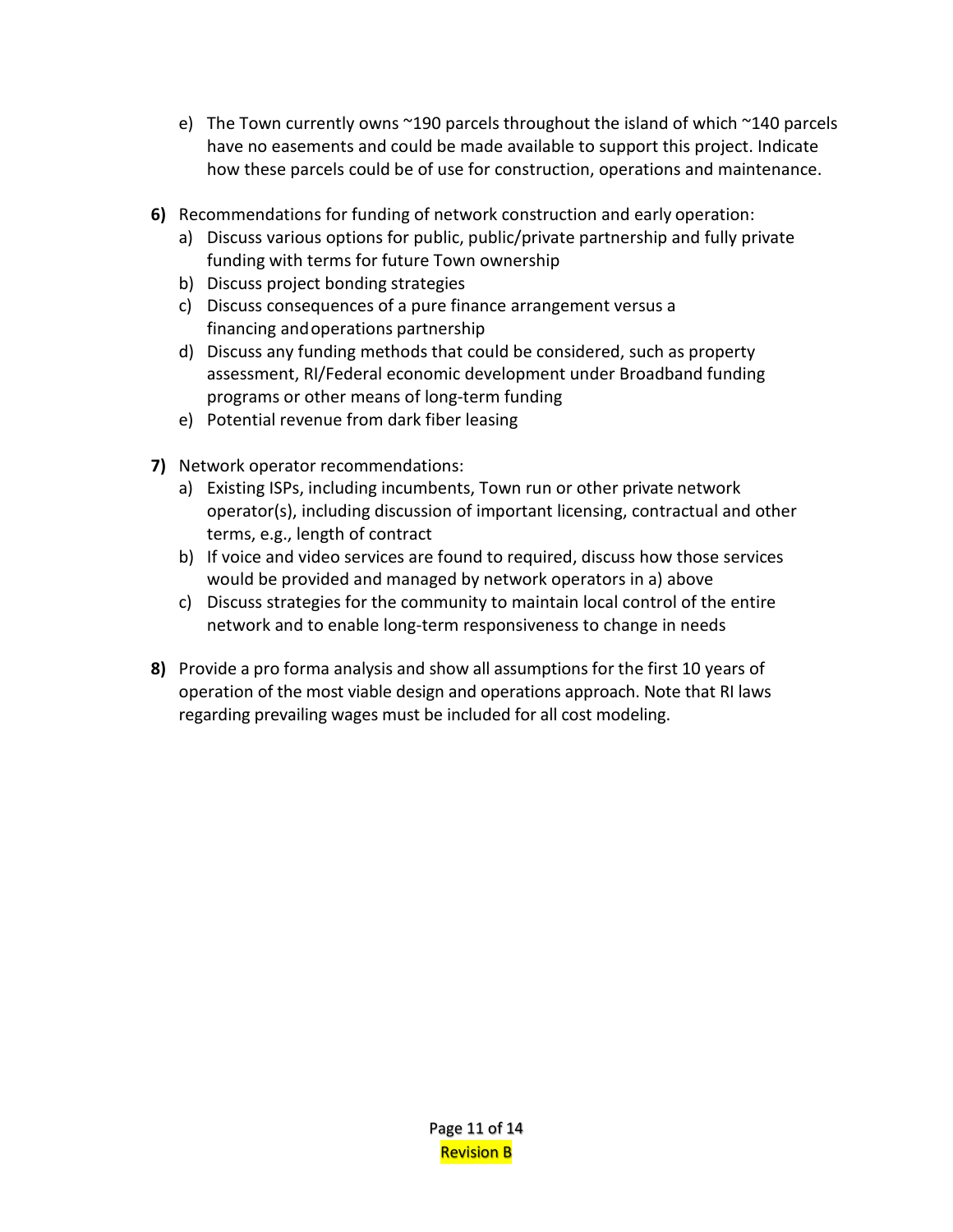## **Appendix B: Submittal Requirements**

Responses to this Request for Proposal must include the following information in sections as numbered below:

All respondents should provide proposals in the following format:

**1. Cover Letter:** Indicate your firm's interest in the project. Include company name, address, contact name, email, and phone.

**2. Overview of Respondent** Include company(s) history, number of employees by major roles, company locations, location of office where this project will be primarily managed, location of primary workforce, plans to procure additional resources or subcontractors for this project, length of time Respondent's firm has provided similar services and other relevant information.

**3. Project Team, Roles and Resources:** Identify proposed Team members and their roles in this project. Include all subsidiaries, business partners and subcontractors.

**4. Contingencies:** Provide any known or anticipated resource(s) or time constraints, potential project conflicts, conflicts of interest or issues that could limit or prevent performance of the work required in this RFP.

- **5. Project Experience:** Provide information about comparable project experience for any projects that are currently in progress or have been completed within the last five years:
	- 1) Project Name
	- 2) Project Location
	- 3) Project Type
	- 4) Client Name
	- 5) Client Contact Name, Title, Address, Telephone Number and Email
	- 6) Date of Completion, length of project
	- 7) Other Project summary information

Respondent must provide at least one completed feasibility or design study that contains many or all examples of the requirements of this RFP.

**6. Insurance:** Provide insurance certificates confirming coverage as set forth in the paragraphs below, that the Town shall be notified not less than thirty (30) days prior to any cancellation or material change in coverage, that coverage secured by the Respondent shall be on a "Per Occurrence" basis, that all insurance policies shall be obtained and maintained with companies rated "A" or better by AM Best. Respondent's insurance shall cover its subcontractors that perform any of the work on this RFP, or the Respondent shall

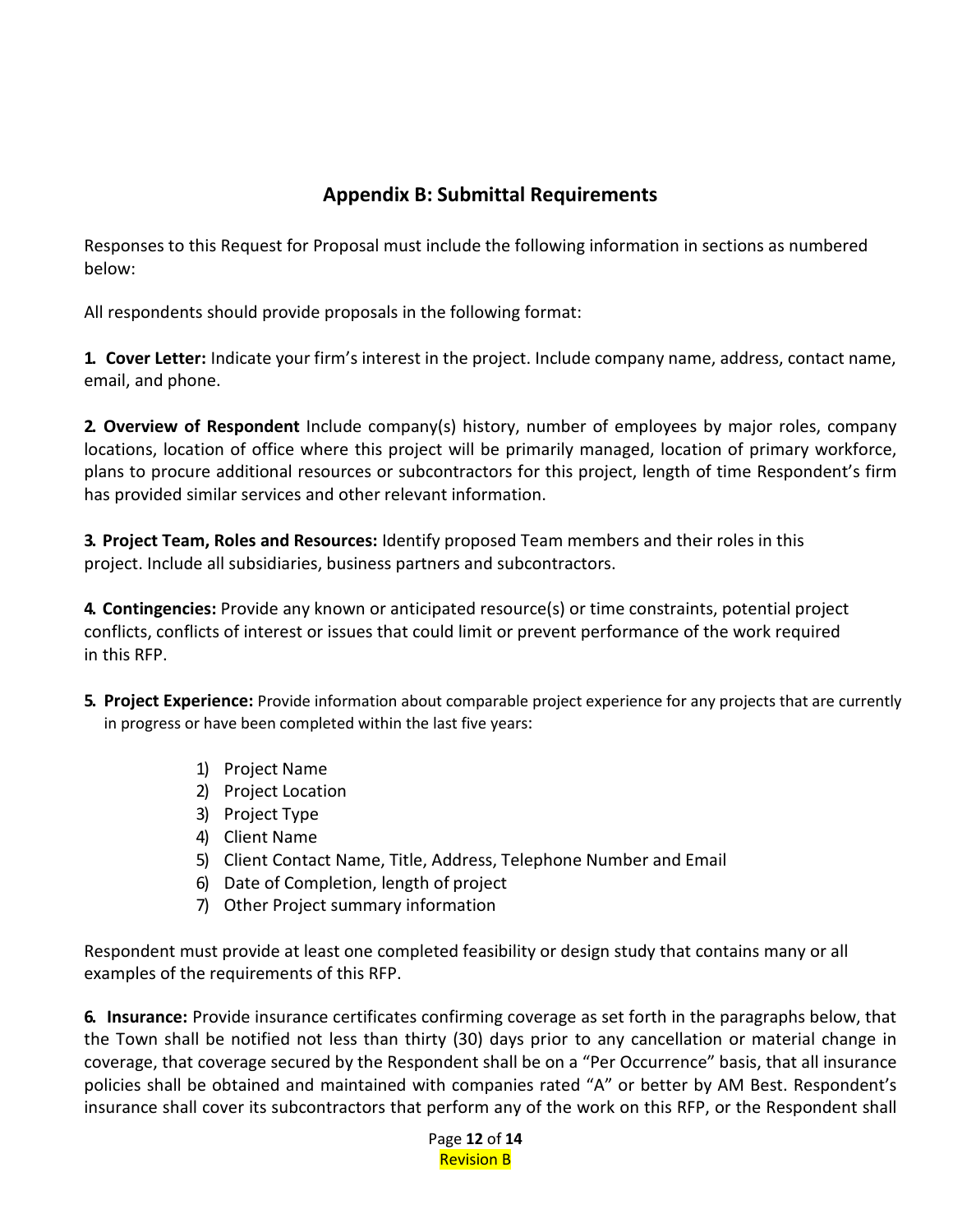require its subcontractor to maintain insurance of the type and amounts required of the Respondent.

Insurance coverage shall be written for not less than the limits of liability described in the following paragraphs or such limits as may be required by law, whichever are greater:

- 1. Workers' Compensation and Employer's Liability Insurance covering all employees of the Respondent and any of its subcontractors wherever they may be in the United States, so long as they are engaged in the work covered by this Contract. Workers' Compensation insurance in amounts required by applicable law and Employer's Liability insurance with a limit of at least two million dollars (\$2,000,000.00) per occurrence is required.
- 2. Commercial General Liability Insurance (Bodily Injury and Property Damage) which shall provide not less than five million dollars (\$5,000,000.00) combined single limit liability insurance, per job aggregate, on a per occurrence basis, protecting the Respondent and any of its subcontractors from liability arising out of the work on this RFP for:

(1) bodily injury, sickness, or disease, including death at any time resulting therefrom, sustained by any person; and 3. damage to or destruction of property, including loss of use thereof.

- 3. Protection and Indemnity Policy in an amount not less than two million dollars(\$2,000,000).
- 4. An Excess/Umbrella policy in an amount not less than two million dollars(\$2,000,000).
- 5. "All Risk" property insurance in an amount equal to the replacement cost of any and all equipment owned, leased, or borrowed while in the Respondent's or its subcontractor's care, custody, or control, including while in transport at the direction of the Respondent or its subcontractors. Such "All Risk" insurance shall also cover all materials and equipment stored on a project site for incorporation into the work on this RFP.
- 6. Automobile liability insurance covering death or injury to any person or persons, or damage to property arising from the operation of vehicles or equipment, with limitations of not less than two million dollars (\$2,000,000).
- 7.Professional liability insurance, with limitations of not less than one million dollars (\$1,000,000) combined single limit for each occurrence and two million dollars (\$2,000,000) in the aggregate.

Include a statement that the Town, its subsidiaries, affiliates, directors, officers and owners shall be listed as additional insureds for general liability, protection and indemnity, excess liability, and automobile liability coverages required under the final contract with the Town. This coverage shall be primary and noncontributory. In addition, the Respondent and all of its subcontractors will waive all rights of subrogation against the Town, its subsidiaries, affiliates, directors, officers and owners, and the Respondent will waive any and all rights to recover against the Town, or its subsidiaries, affiliates, directors, officers and owners, for any loss or damage to the Respondent arising from any cause covered by any insurance required to be carried.

8. **Time Schedule:** Indicate a proposed timetable, based upon the scope of work, and experience with similar projects in type and scope.

9. **Proposed Project Cost Summary:** Provide a detailed project cost using Appendix C.